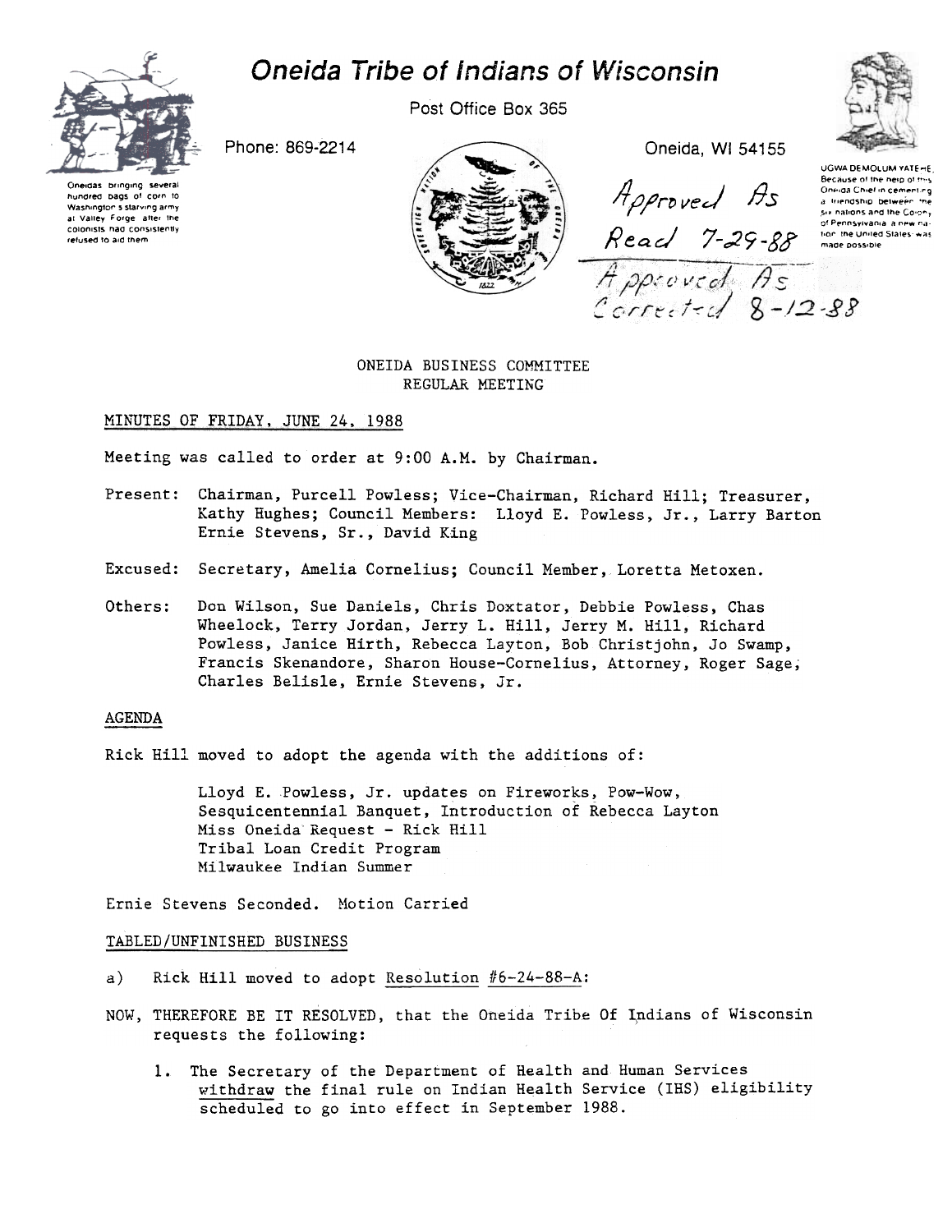# TABLED/UNFINISHED BUSINESS - Resolution  $#6-24-88-A$  (Continued)

- 2. The Congress of the United States enact legislation during this session which would:
	- a) Establish, by statute, the current eligibility criteria for IRS services.
	- b) Require an indefinite moratorium on the implementation of any new regulations.
	- c) Require IHS to conduct an Area-by-Area assessment of the impacts of various alternative changes in the IHS eligibility criteria, with full participation and consultation of American Indian and Alaska Native tribal governments in this process.
	- d) Require IRS to provide a report to Congress and to Tribal governments conveying this assessment, including the recommendations of tribal governments.

Lloyd E. Powless, Jr. Seconded. Motion Carried.

#### COMMUNICATIONS

Kathy Hughes moved to approve an amendment to Charles Leonard contract to change from three (3) days to four (4) days. Dave King Seconded.

Rick Hill moved to amend the motion to have Bobbie Webster submit justification. Lloyd E. Powless Seconded. Larry Barton Opposed. Motion on the amendment Carried.

Vote on main motion. Larry Barton opposed. Motion Carried

Larry Barton felt that additional staff instead of additional consulting money might be an alternative.

REPORTS - Oneida Housing Authority May Report - no action

## INTRODUCTION OF REBECCA LAYTON

Lloyd E. Powless introduced Rebecca Layton who represents the Lake Michigan Federation which has been working on water quality. She was hired about two years ago and is working on the Remedial Action Plan. She is interested in developing more communication between the Tribe and the different environmental clubs in northeastern Wisconsin. Miss Layton will be working on publicity when. Green Peace comes to town and they are trying to have a public forum. Lloyd suggested that the Tribe sponsor having that group in for the day. He feels we need to take this position. Also Rebecca Layton has just been elected as a county supervisor. She also stated that they would like Lloyd to present the issues regarding Superfund at one of their meetings.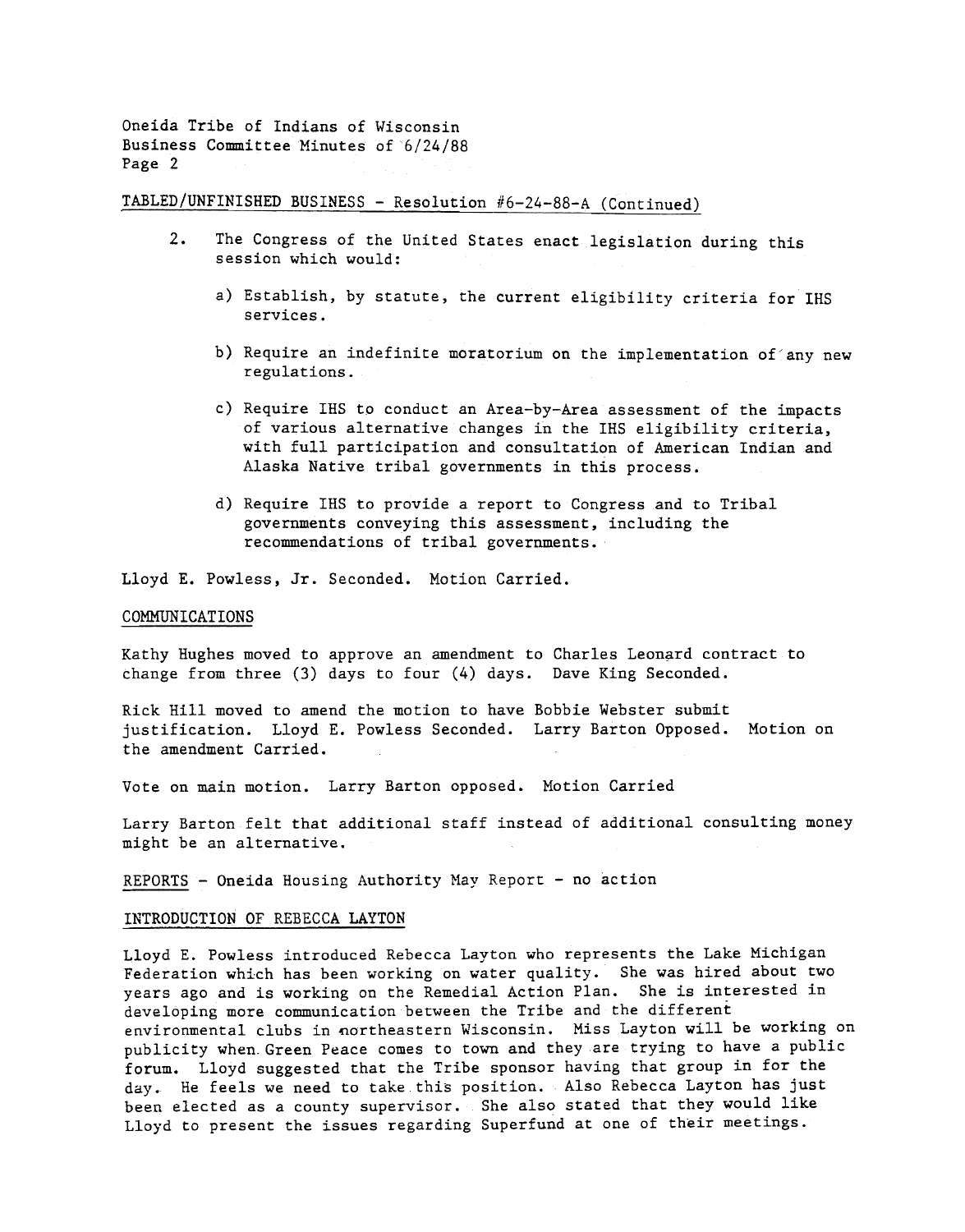NEW BUSINESS:

RESOLUTIONS: Kathy Hughes moved to approve Resolution  $#6-24-88-8$ :

- WHEREAS, The Oneida Tribe of Indians of Wisconsin is responsible for providing and/or facilitating educational opportunities to its tribal members; and,
- WHEREAS, It is the intent of the Oneida Tribe of Indians of Wisconsin to optimally administer and manage all programs directly affecting its membership; and,
- WHEREAS, Public Law 93-638 stipulates that Indian tribes "are entitled to contract with the Bureau fo plan, conduct, and administer all or parts of any program which the Bureau is authorized to administer.."; and,
- WHEREAS, The Self-Determination policy becomes manifest with self-direction and implementation.
- NOW THEREFORE BE IT RESOLVED: That the Oneida Tribe of Indians of Wisconsin requests to contract and administer the following BIA contract programs for Fiscal Year 1988 utilizing the Master Contract concept:
	- 1. Higher Education Program
	- Employment Assistance (AVT/DE)
	- 3. Graduate Scholarship Program
- BE IT FURTHER RESOLVED: That FY'89 contract negotiations, amendments and/or modifications be initiated through the Oneida Education Director and Oneida General Manager who will seek final approval of the Oneida Business Committee.

Lloyd E. Powless Seconded. Motion Carried

FY' 89 JOM PROPOSAL - Sue Daniels

Kathy Hughes moved to approve the FY 89 JOM Proposal. Lloyd E. Powless, Jr. Seconded. Motion Carried.

#### CREDIT UNION

Rick Hill informed the committee that Bruce King has been investigating different options and ideas regarding the possibility of a credit union or lending institution. Preliminary response from a survey has been very favorable and a recommendation will be brought back to the committee. Kathy Hughes stated that the Operation Pocketbook has been temporarily suspended. It is being reviewed by the Tribe and the Associated State Bank as well as the possibility of going to another bank.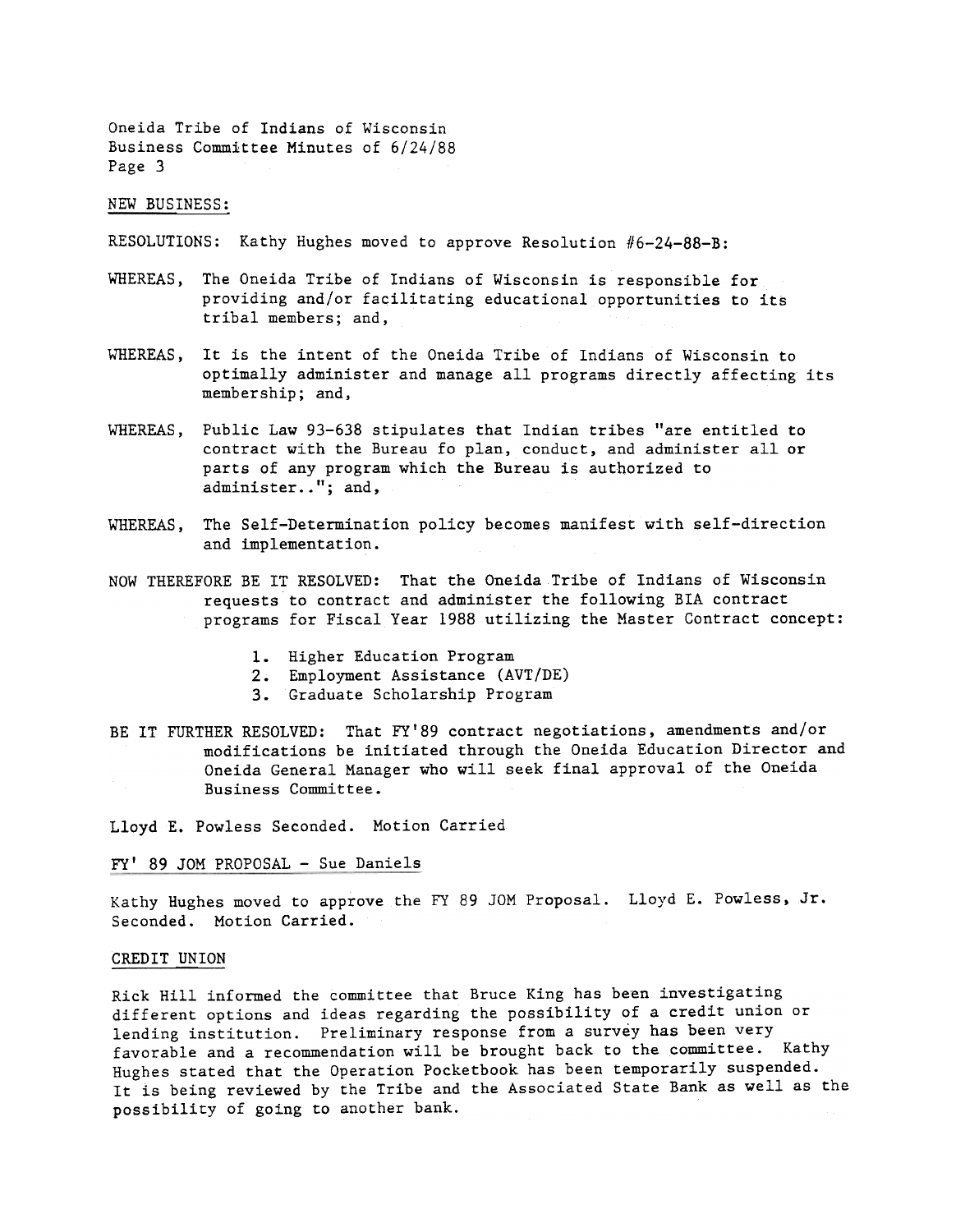#### NEW BUSINESS:

## MEMO RE: ROY METOXEN PROPERTY

Discussion on memo regarding Roy Metoxen property. For information only Roy is being contacted in regard to his well going dry and what assistance is available from the Tribe. Sharon Cornelius will also be in contact with him in regard to the offer for his property.

## HOTEL UDAG PAYMENT

Rick Hill moved to refer the request for the UDAG loan payment to Finance  $\&$ Appropriations. Ernie Stevens Seconded. Motion Carried.

# NARF EXECUTIVE MEETING

Dave King moved to table the request from NARF regarding the Tribe hosting a small reception for area Tribes and the NARF Executive Committee on July 28-30, 1988 for more information. Larry Barton Seconded. Motion Carried.

## CLIFDALE ELEMENTARY SCHOOL REQUEST

Dave King moved to deny the request for someone from the Tribe to speak to a group of students on November 17, 1988 and also to donate or loan any pictures, artifacts, literature on the Tribe. No Second. Motion Died.

Lloyd E. Powless moved that someone from Tribal School attend. Rick Hill Seconded. Kathy Hughes, Dave King Opposed. Call for raise of hands. Larry Barton, Lloyd E. Powless, Rick Hill voted for; Dave King and Kathy Hughes Opposed. Ernie Stevens Abstained. Motion Carried.

## WALKER CASTLE

After discussion on the letter from Joseph P. Marinan of Walker/Castle, Inc. regarding the providing of gaming services to other Tribes, Larry Barton moved that any additional request to expand upon the lottery be referred to the Economic Development Planning Committee from hereon. Chairman requested Jerry L. Hill to read the draft letter.

"This is to acknowledge receipt of your letter, which has been referred to my office for response. It is my understanding, after our meeting on Wednesday, June 22, 1988, that you would provide to us price quotes on LottOneida ticket costs. Not having received these quotes to date, I am reluctant to discuss any further contractual arrangements.

With reference to 2.A.7 of our contract, the Oneida Tribe requests a detailed outline of your concept of invitation to participate under this provision. Specifically, provide the name of the tribes who have contacted you, the gaming services you intend to provide, the financial liabilities and opportunities available to the Oneida Tribe and any other pertinent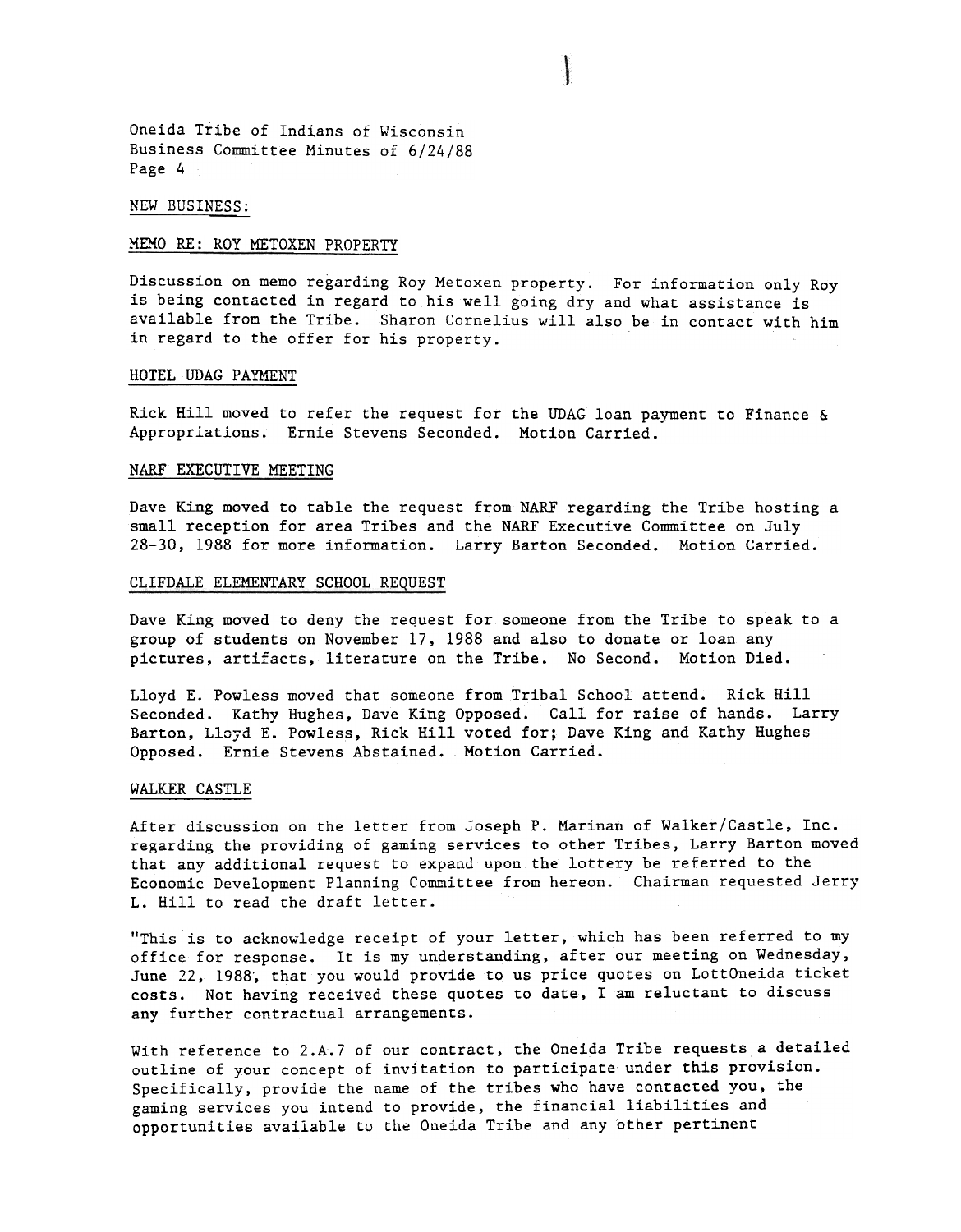## WALKER-CASTLE (Continued)

information that will allow the Oneida Tribe a reasonable basis upon which it may accept or decline said invitation. In consideration of planning needs for such a commitment, and depending upon your timely response to this request for information, the Oneida Tribe will advise you accordingly. Finally, unless and until the Oneida Tribe agrees by contract to participate with Walker/Castle in any venture, the use of the name LottOneida and any reference to your agreement with the Oneida Tribe is confidential and expressly not permitted.

In view of this correspondence, the Oneida Tribe again asks your ticket cost quotations not later than July 1, 1988. As to your reference to 2.A.7 of the agreement, please provide the information requested so that an informed decision may be made."

Larry Barton stated he would like to repeat the motion to refer any additional expansion of LottOneida to the Economic Development Planning Committee for prior review and finalization and submission to the Business Committee from here on in. Dave King Seconded. Motion Carried.

#### COMMUNITY CONCERNS

Recording Secretary read Jerry Hill memo,"TO: Oneida Business Committee, Don Wilson, FROM: Jerry Hill, Tribal Attorney, DATE: June 22, 1988, RE: Request for Community Information, Sue Daniels, June 21, 1988. Yesterday I received the above "request" for information regarding my office. (Copy Attached). Does the Business Committee want me to respond? While I regard the tone of the memo somewhat demeaning, I have no reservation about fully responding. Please Advise. Thank you.

Kathy stated she had talked to Sue regarding the memos that had gone to department heads, administration and to Percy. She felt that the memos should have gone to the Business Committee and they in turn would forward to whatever department needed to respond. Some people objected to time frame. This is an example of poor communications. These are legitimate questions and should be responded to as quickly as possible. A copy of all the memos should be returned to the Business Committee. Percy also stated that we have the proper procedures and they should be followed. Sue Daniels appologized to Jerry Hill and stated the context of what the memos were. That directors always offer to anyone to stop in if there are any questions and it was felt that it would save time to go to them individually. The next community meeting will be on June 29, 1988. Also mentioned was there was also a Land Claims meeting at the same time, also Sr. Diane appreciation is also that night. These procedures have to be followed to avoid just that, any conflict in dates, etc.

Lloyd E. Powless, Jr. moved that the managers submit their questions to the Business Committee and they begin to work on answers to them. Ernie Stevens Seconded. Clarification that Business Committee and Managers will answer these questions. Motion Carried.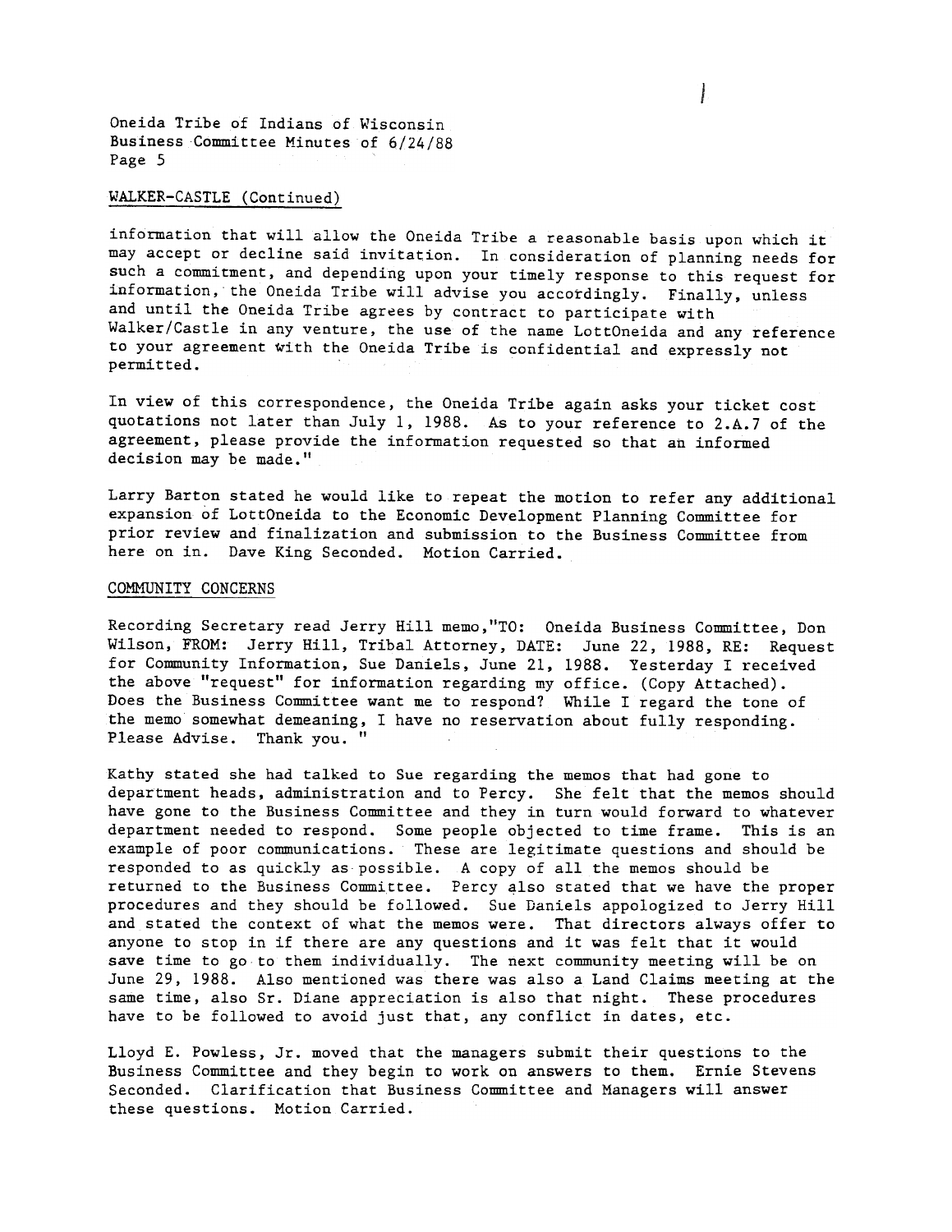## ADDITIONS TO AGENDA

Lloyd E. Powless gave update on Fireworks. He had talked with Gerald Doxtator and Herb Powless regarding all the procedures being followed. They will all meet later on and work on a Fireworks Ordinance. Discussion on fire bans in the State. Jo feels we do not have a legal responsibility but we do have a moral responsibility for public safety in regard to any bans.

Sesquecentennial banquet is June 30, 1988. Tickets for senior citizens have been distributed.

Pow-Wow update: The resolution for signatures by both tribes will be signed after Grand Entry on the 4th. Time capsule will be noon on Sunday.

Lloyd E. Powless, Jr. moved to approve the recommendation that the \$5,000.00 set aside for Milwaukee Indian Summer Fest be broken down to \$2500.00 be sent for Milwaukee Indian Summer Fest for general use and \$2500.00 to remain with the Tribe for Tribal use such as booths, etc. Kathy Hughes seconded. Motion Carried.

Miss Oneida Breakfast: Rick asked for as many members to attend the Miss Oneida Breakfast at 8:30 A.M. on Monday, June 27, 1988.

## LOAN CREDIT PROGRAM:

Ernie Stevens moved to add the closing costs to loans for individuals who qualify for the program. Rick Hili Seconded. Motion Carried.

#### PETITION

Adam Webster asked the following petition be placed on General Tribal Council Agenda: "The following petitioners of the Oneida Tribe of Indians of Wisconsin herein and attached demand their concern to be put on the agenda July 9. 1988. These petitioners introduce a motion for a per capita payment to be made the first week of December starting year 1988 and continuing at a minimum of \$100.00 per Oneida Tribally enrolled member now and in the future. The income from Bingo and other enterprises should be shared throughout the General Tribal Council and enrolled tribal members. A common concern is shared on whether enrolled members of the Tribe are receiving any direct economic benefits. Please support this petition for your benefit and your childrens benefit and future." This is for information.

Council went into Executive Session at 11:13 A.M. Council came out of Executive Session at 11:18 A.M.

Jerry Hill requested to hear appeal for Crete Kasee next Friday, July 1, 1988. Kathy Hughes moved to approve. Rick Hill Seconded. Motion Carried.

Dave King excused.